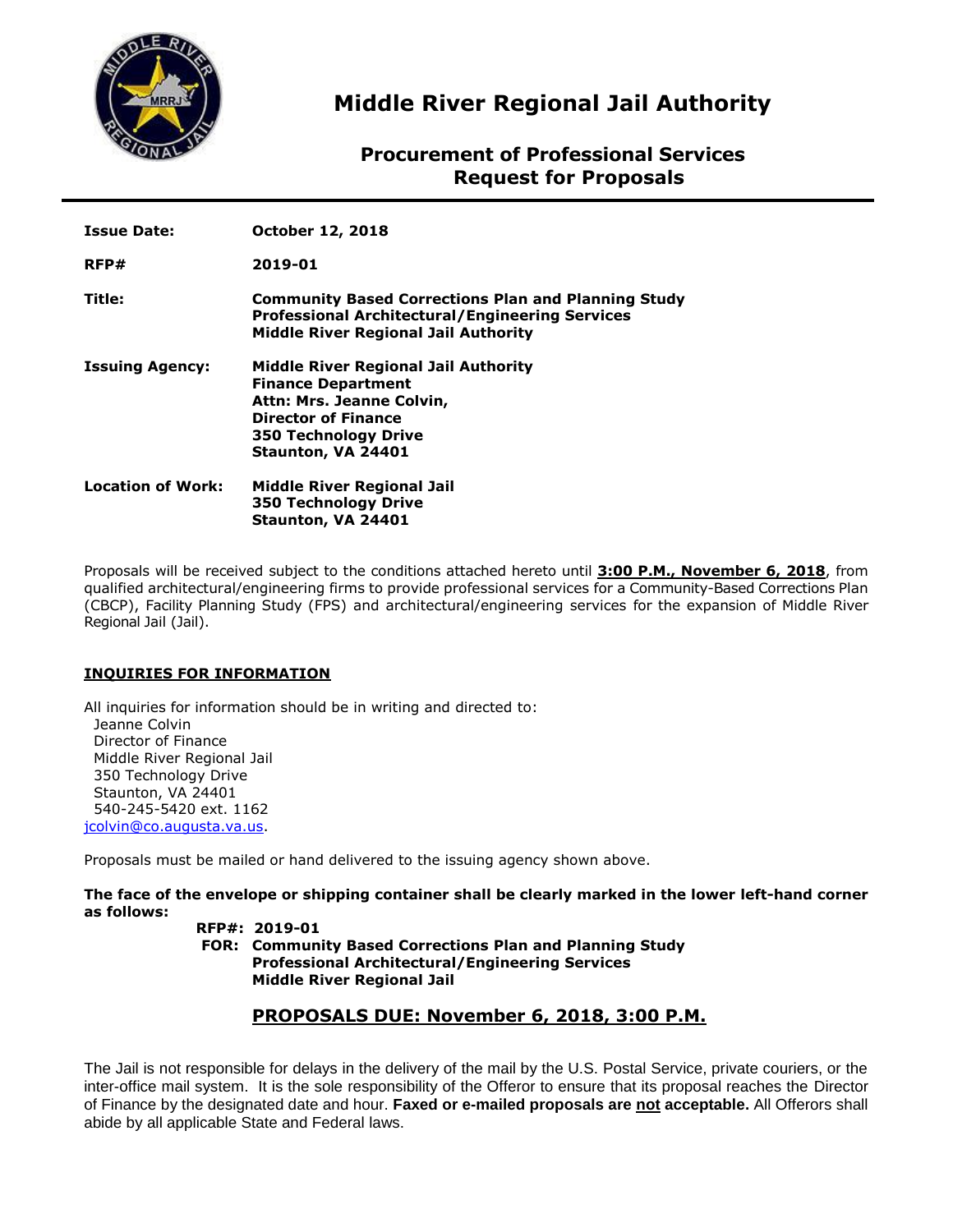This public body does not discriminate against faith-based organizations, in accordance with the Code of Virginia, § 2.2-4343.1 or against a Bidder or Offeror because of race, religion, color, sex, national origin, age, disability, or any other basis prohibited by law relating to discrimination in employment.

In compliance with this Request for Proposals and to all the Conditions imposed therein and hereby incorporated by reference, the undersigned offer agrees to furnish the goods/services in accordance with the attached signed proposal or as mutually agreed upon by subsequent negotiation.

| Firm Name and Address:<br><u> 1989 - Andrea Brand, amerikansk politik (</u> |                                                                                                                |
|-----------------------------------------------------------------------------|----------------------------------------------------------------------------------------------------------------|
|                                                                             |                                                                                                                |
|                                                                             |                                                                                                                |
|                                                                             | Date: Note: Note: Note: Note: Note: Note: Note: Note: Note: Note: Note: Note: Note: Note: Note: Note: Note: No |
|                                                                             | Title: __ <b>_________________________________</b> ___                                                         |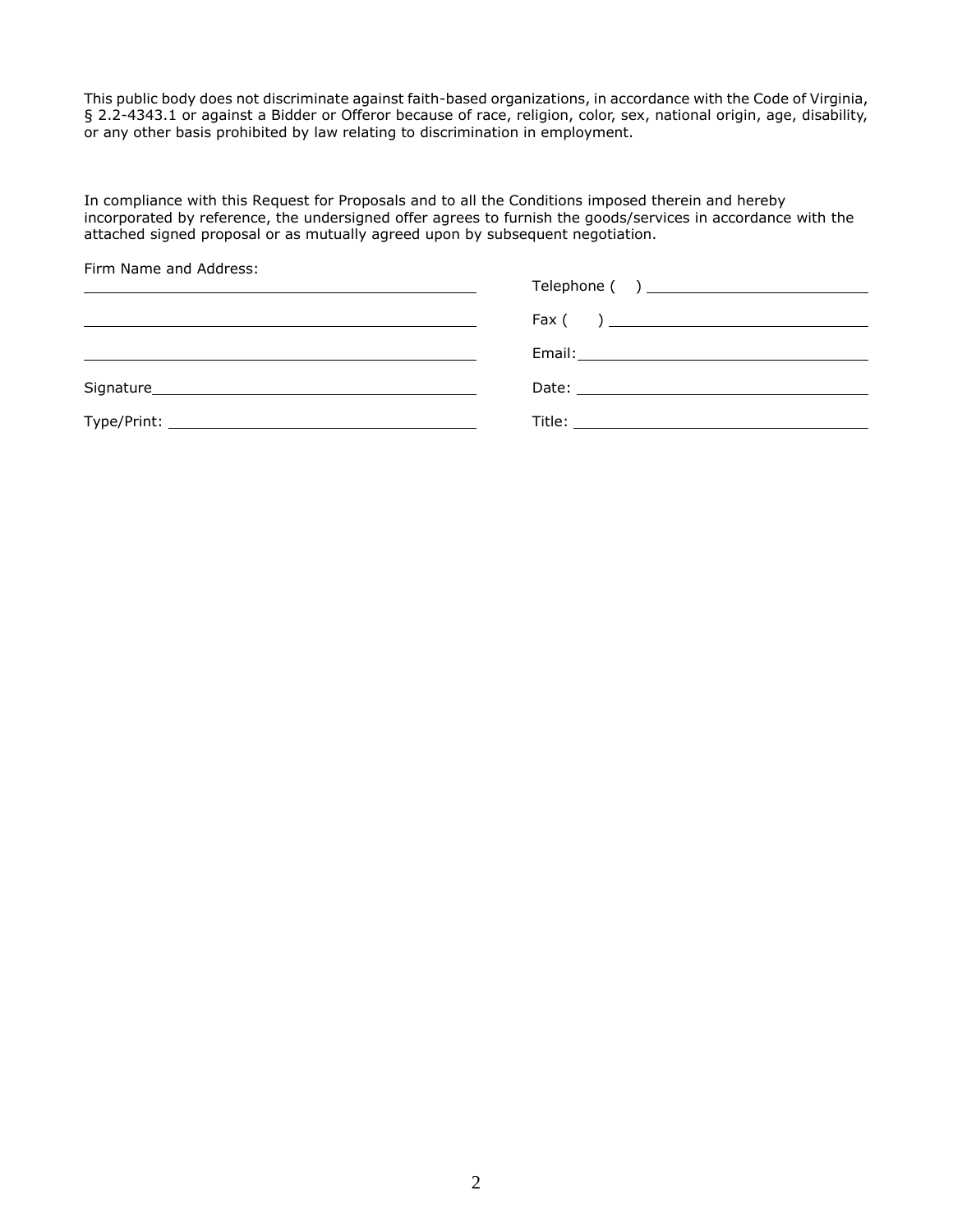#### **DESCRIPTION AND CONDITIONS**

#### **BACKGROUND**

The Jail facility is constructed on an approximate 24.5-acre site. The original facility provides 396 beds with core facilities capable of service up to 578 inmates. Daily cells were constructed to maximum or medium security standards. The facility was double bunked during the construction phase and has undergone classification facility use changes to house participants in a large work release program. The average daily inmate population is currently 1,000.

The Cities of Staunton and Waynesboro and the County of Augusta (the Authority) entered into an agreement dated June 25, 2001, to operate a regional jail facility created pursuant to the provisions of Section 52.1-91, *Code of Virginia* (1950), as amended, to construct, own and provide an adequate regional jail and to provide jail services to local governments participating in the Authority, which was created by Resolution of the participating local governments. The Authority expanded membership to the County of Rockingham and the City of Harrisonburg in an agreement effective July 1, 2015. The additional members are treated as the current members with the same number of representatives on the Authority's Board and agreed upon entrance into the three-year rolling average for allocation of net expenditures. Each of the localities appoints two members to the Authority Board. In addition to locality appointed members, the Sheriff of each participating locality is required to be appointed.

The annual operating budget of the Authority for fiscal year ending June 30, 2019 is approximately \$18 million. The budget is funded with state and local funds. No federal inmates are housed at the Jail. Member jurisdictions contribute 45% of the expenditures, which are allocated among the members based on a threeyear rolling average of inmate days.

The existing Jail facility completed construction and opened in April 2006.



Middle River Regional Jail requires additional bed space due to the growth in inmate population resulting in inmate overcrowding. The Authority is evaluating several possible types of expansions, including any available off-site buildings.

The original design of the Jail facility included three expansion possibilities:

- 1. Enclosure of the Male Block for 95 security beds, or more for dormitory style beds;
- 2. Addition of an identical Male Block for up to 654 beds;
- 3. Addition of an identical Female Block for up to 350 beds.

**A fourth option** for expansion is a community corrections stand-alone building for use by the work release program which will free up space in the current facility to hold inmates whose classification requires a higher degree of secure detention (medium to maximum security). The Jail anticipates additional space to house at least 400 inmates.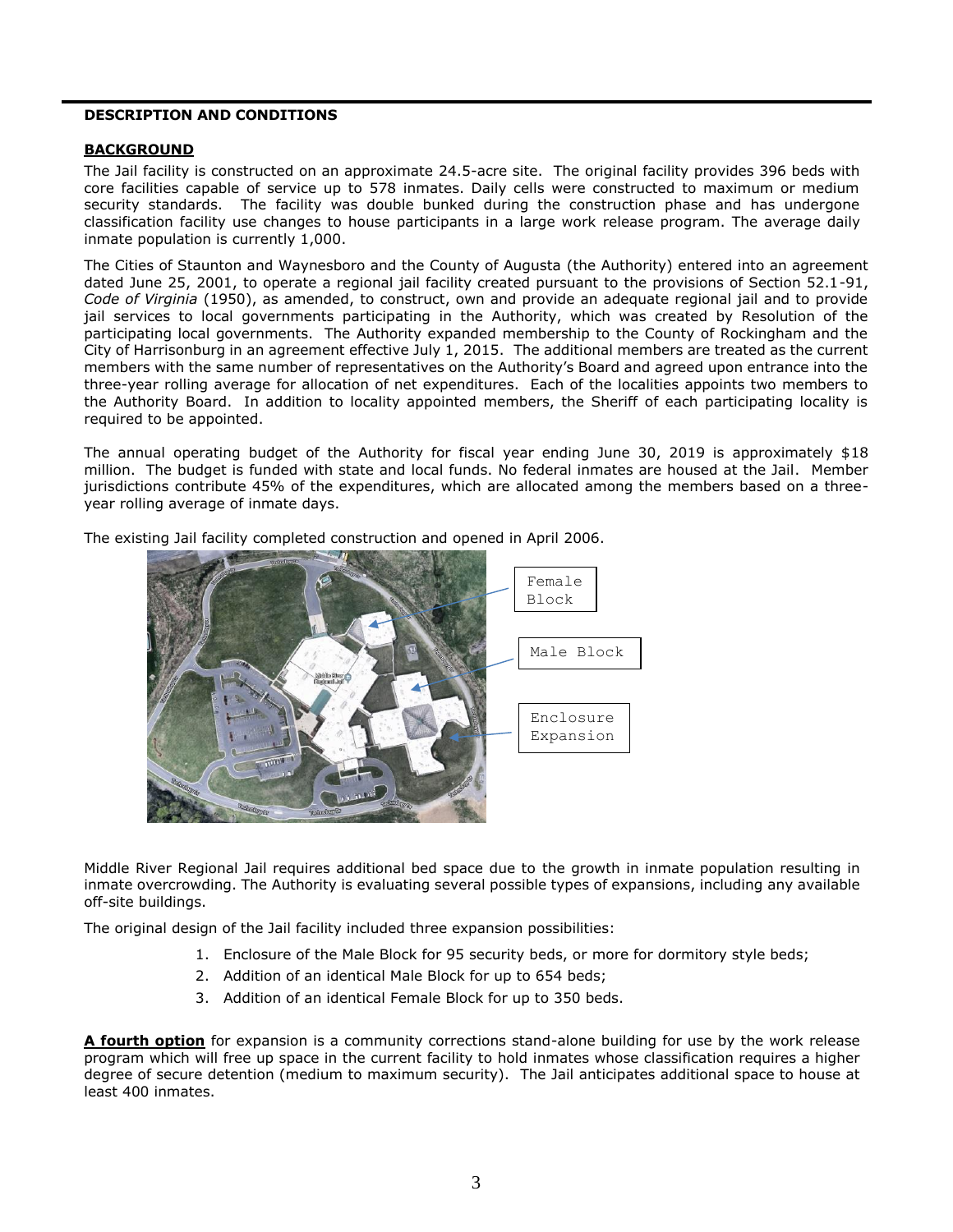## **PROPOSAL**

This Request for Proposal (RFP) is issued for the purpose of obtaining proposals from qualified firms to provide a Community-Based Corrections Plan (CBCP), a Facility Planning Study (FPS), and seeking proposals from qualified and properly licensed architectural and engineering firms for the full range of architectural and engineering services, including but not limited to; all phases of design and construction (schematic design phase, design development phase, construction documents phase, bidding, negotiation and design compliance phase, and construction contract administration phase), and additional services as needed for the design related to the building expansion, renovation, and any building and site improvements of the existing Jail facility, and for any other facility improvements that may require like services for the Middle River Regional Jail (Jail).

The Authority is issuing this RFP in accordance with Virginia Code Section §2.2-4300, the Virginia Public Procurement Act.

The CBCP shall be prepared to comply with Virginia Code Section §53.1-82.1 (see attachment A) and be prepared in accordance with 6VAC 15-81-130 -- Community-Based Corrections Plan Contents. In addition, based upon the scope of the project, a FPS shall be prepared and submitted in accordance with 6VAC 15-81- 290 – Planning Study. The reports shall be submitted in a timely manner to permit consideration and approval by the Department of Corrections, but no later than October 31, 2019. A link to the Virginia Administrative Code for the Department of Corrections regulations is stated below under Information Available on the Middle River Regional Jail website.

Architectural design and engineering services for the expansion of Middle River Regional Jail will be based on the outcomes of the CBCP and FPS.

#### **SCOPE OF WORK**

The project will consist of separate Task Orders (phases) which are stated below. Based on discussions with the successful offeror, elements of the different tasks may change as determined by the Authority. At a minimum, the report should address the following:

#### **Task 1 Community Based Corrections Plan and Facility Planning Study**

The CBCP and FPS are required by the Department of Corrections as a prerequisite for the planning, design, construction, and reimbursement of state funds of a local correction facility. The services provided must include all work necessary for the reports to comply with Virginia Code Section §53.1-82.1 and to be prepared to meet the standards set forth in 6 VAC 15-81, Standards for Planning, Design, Construction and Reimbursement of Local Correctional Facilities.

- A. Needs Assessment- a portion of CBCP requirements:
	- Evaluation of trends and factors at the regional level affecting current and future facility needs
	- Analysis of the core Jail facility, the kitchen, laundry, administration, medical, storage, etc., to provide for the needs of the increasing inmate population
	- The assessment of resources available to meet those needs
	- Compilation of criminal justice and inmate population data and the related analysis
	- The review of existing resources, including facilities and programs
	- Jail population forecast
	- Proposed project description/table and estimated cost
	- Staffing and operating budget impacts/estimates
- B. Facility Planning study:
	- Statement of the planned general population design capacity of the proposed facility as determined and approved in the Needs Assessment
	- Statement of rated capacity of the existing facility
	- Changes to operating program (procedures)
	- Facility plans
	- Site data
	- Campus style design justifications
	- Written description of the project
	- Analysis of any off-site facilities available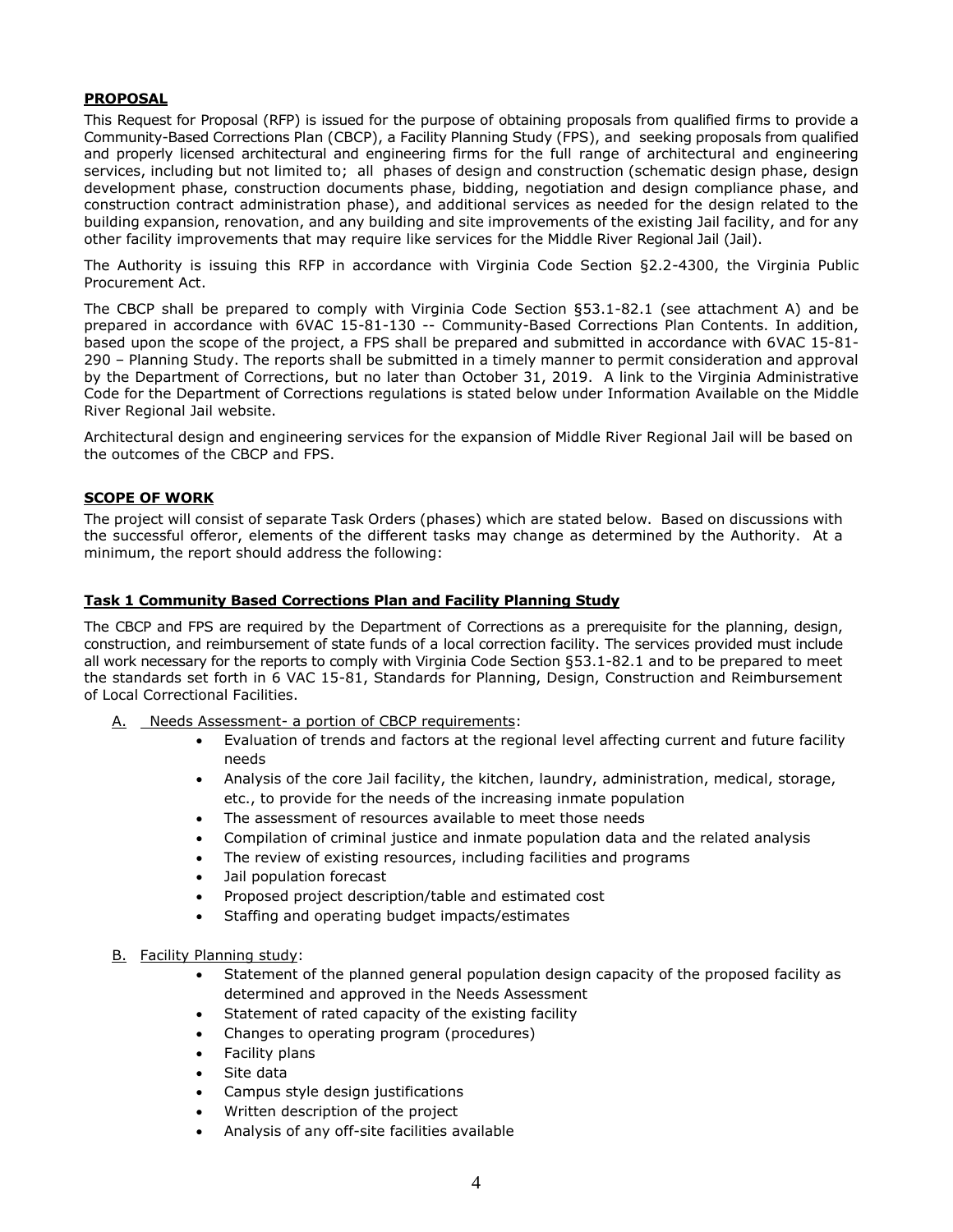# **Task 2 Analysis of Criminal Justice Practices, the Jail Facility, and Financial Resources**

- Basis for a request for reimbursement of local correctional facility construction need
- Jail condition assessment performed by a licensed A/E and the costs of necessary upgrades
- An analysis of existing criminal justice practices and the impact they have on the use of existing facility and the need for future jail space
- A plan to improve criminal justice services, to include the staff and other resources necessary to affect a reduction in pretrial and post-dispositional length of stay in jail
- Presentation of the program or procedural strategies for reducing the jail population forecast, which shall be based on strategies for the expansion of existing and establishment of new programs designed to divert misdemeanant and felon defendants and inmates detained in jail awaiting trial or actively service sentences or reducing their lengths of stay.
- Conclusions and recommendations for implementation or improvement of programs and services as part of the recommended jail project
- Recommendations for facility upgrades and expansions based on the analysis

## **Task 3 Architect/ Engineering Design Services**

- Provide professional architect/engineering services based on the needs disclosed in the CBCP and FPS.
- Review existing facility and existing plans available.
- Provide recommended construction sequencing and timeline including significant milestones.
- Prepare construction cost estimates based on conceptual design(s). Construction estimate should be all inclusive (furniture, fixtures, IT, security, moving, etc.).
- Upon approval of layout, prepare construction plans that meet State and Local regulations and ordinances. Obtain all proper agency approval, including Department of Corrections.
- Assist with bidding and selection of contractor(s).
- Review of shop drawings/submittals from contractor(s).
- Conduct periodic construction inspections.
- Review of pay requests.
- Assist with development of punch list items and final inspection.

Services may be provided under separate Task Orders included in the Scope of Work. It is understood that more than one Task Order may, at the Authority's sole discretion, be offered to the architectural/engineering firm. The Authority does not represent nor guarantee that the architectural/engineering firm will receive any amount of work.

Design phasing and approval of additional task orders are dependent upon Authority approval.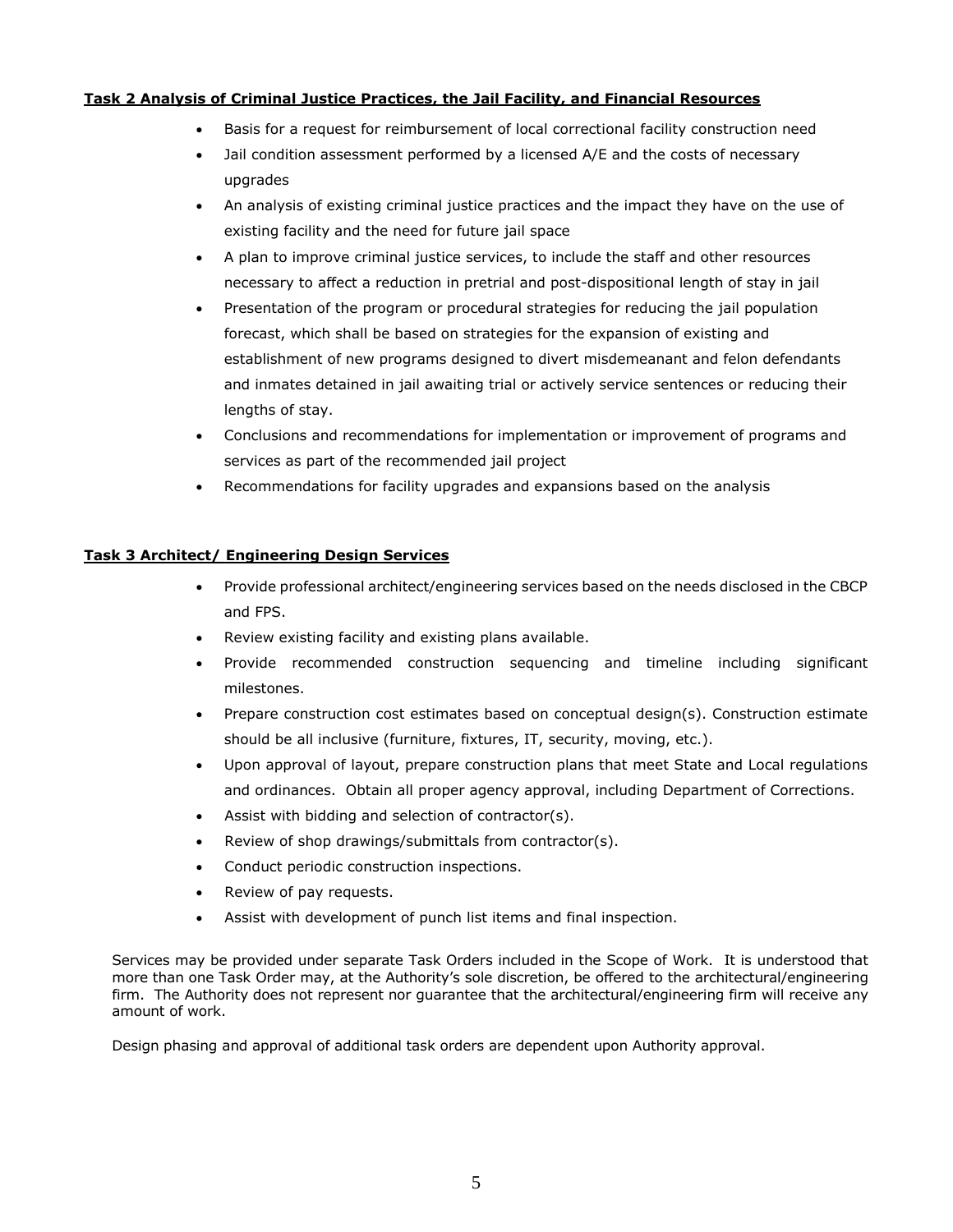#### **INFORMATION AVAILABLE**

The following information will be available at **<https://www.middleriverregionaljail.org/>**

- Request for Proposal
- Virginia Administrative Code Title 6 Agency 15 Department of Corrections Regulations Chapter 81 <https://law.lis.virginia.gov/admincode/title6/agency15/chapter81/>
- GSA Form 330 <https://www.gsa.gov/cdnstatic/SF330-16f.pdf?forceDownload=1>

#### **PRELIMINARY SCHEDULE**

Release RFP<br>
Advertise RFP- News Leader
and Corober 18, 2018 Advertise RFP- News Leader Proposals Due<br>
Proposal Review/ Interviews
November 26 - No Contract Negotiations January 1-31, 2019 Authority Consideration February 5, 2019 Notice of Award February 6, 2019

November 26 – November 30, 2018

#### **PROPOSAL PREPARATION AND SUBMITTAL REQUIREMENTS**

SUBMITTAL: Proposals must be submitted no later than 3:00 PM, November 6, 2018 to:

Mrs. Jeanne Colvin Director of Finance Middle River Regional Jail Authority 350 Technology Drive Staunton, VA 24401 [jcolvin@co.augusta.va.us](mailto:jcolvin@co.augusta.va.us)

RESPONSE: In order to be considered for selection, an offeror must submit a complete response to this Request for Proposals (RFP). Failure to submit all information requested may result in the rejection of the incomplete proposal. One (1) original, and five (5) copies of the proposal must be submitted. A PDF of the Proposal must also be submitted. Proposals shall be signed by an authorized representative of the offeror. Each copy of the proposal should be bound in a single volume. All documentation submitted with the proposal should be bound in that single volume.

PROPOSAL PREPARATION: The Authority intends that a response to this RFP be concise, informative, and inexpensive for the offeror to prepare. Response must, in any event, contain the following information, preferably in this order:

- Transmittal letter.
- Table of Contents.
- Introduction of the firm, giving a brief history of the firm, its location, and the locations of any satellite offices, including sub-consultants intended to provide services under the proposal.
- Statement of offeror's understanding of the services to be provided under this RFP. In addition, the offeror must give assurance that this contract will be fulfilled on time.
- Team organization chart.
- Team members qualifications and experience.
- GSA Form 330.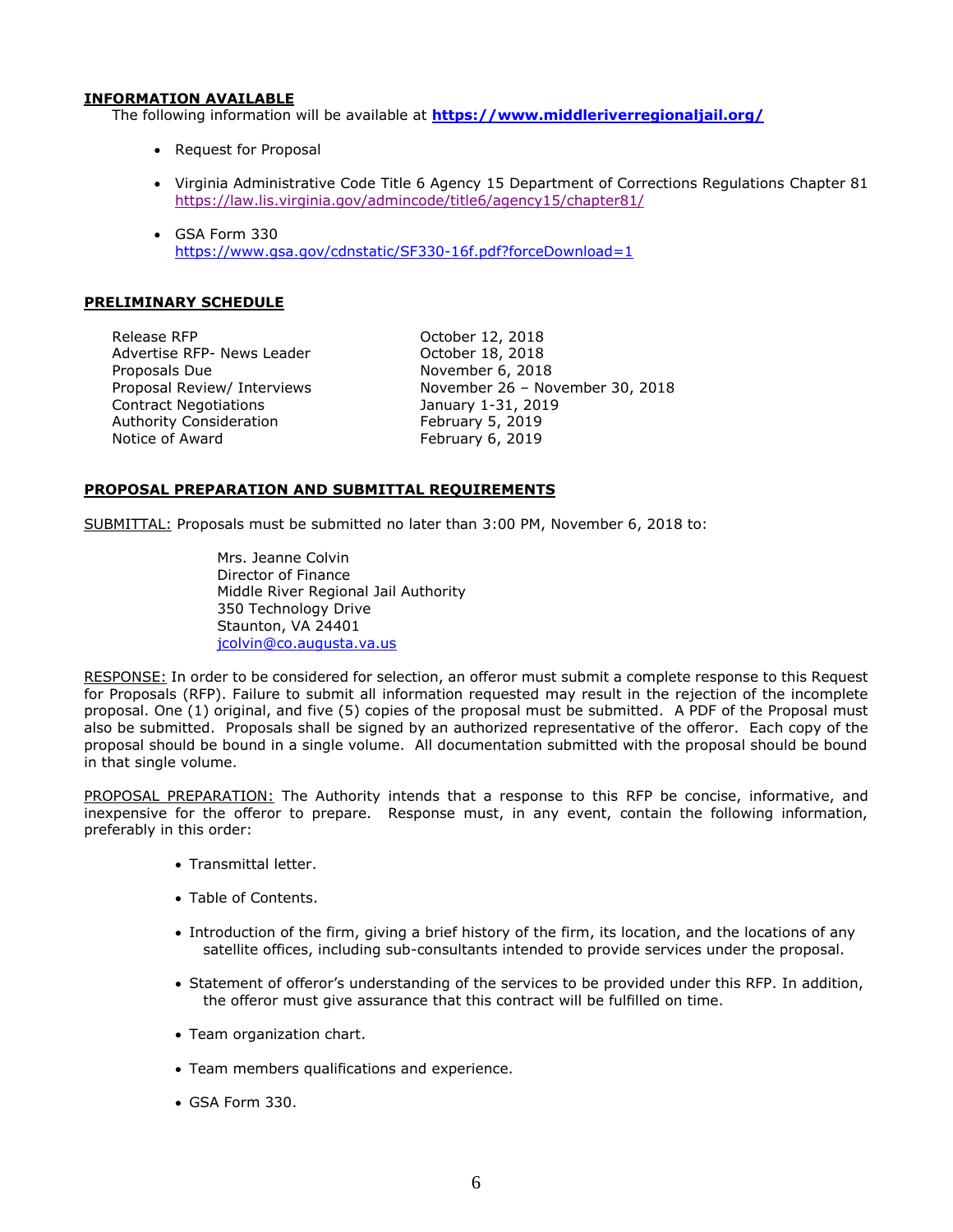- Insurance Certificates
- Statement of any proprietary information in the proposal

# **EVALUATION AND AWARD**

## **COMPETITIVE NEGOTIATION**

The procurement method is competitive negotiation of professional services, in accordance with the Code of Virginia § 2.2-4302.2. This RFP indicates, in general terms, the nature of the program and services being sought for the Project. Each Offeror is to submit the proposal(s) that an Offeror believes would best suit the needs of the Jail for this Project. The specific requirements for the contents of the proposals are contained in this RFP. Offerors are encouraged to provide additional information not specifically identified as a requirement if that additional information enables the proposal to better suit the needs of the Jail for this Project.

A contract will be awarded to the most responsive and responsible offerors whose proposals are deemed most advantageous to the Authority. The Authority reserves the right to accept the proposals which in its judgment, will best serve the interests of the Authority. Following the receipt of proposals, a committee will review the proposals received and rate the proposals based on the qualifications and directly applicable experience of each offeror and individuals making up the project team. Particular attention will be paid by the Authority in the selection process to similar projects and instances where individual team members have worked together.

|    | Criteria                                                                                     | Score         |
|----|----------------------------------------------------------------------------------------------|---------------|
|    |                                                                                              | <b>Points</b> |
| 1. | Firm's demonstrated understanding of the tasks and quality assurance<br>approach/procedures. | 25            |
| 2. | Qualifications and experience of the firm in performing similar projects.                    | 20            |
| 3. | Experience and qualifications of key individuals to be assigned to the work.                 | 20            |
| 4. | Expected time of completion.                                                                 | 15            |
| 5. | Overall quality and completeness of proposal.                                                | 10            |
| 6. | Degree of firm's capability to perform tasks in-house.                                       |               |
|    | Total                                                                                        | 100           |

The Authority's evaluation criteria and evaluation score will include the following:

When all proposals received have been reviewed and rated, the Authority anticipates that interviews will be conducted with top offerors based on the evaluation criteria. Once these interviews have been conducted, the offerors final ranking will be based on proposal content and the interview. The Authority, at that time, will begin negotiations with the firm ranked first. If a contract cannot be negotiated for Task 1 that is both economical and advantageous to the Authority, negotiations will be terminated and the Authority will begin negotiations with the firm ranked second. Negotiations will proceed with firms in their ranked order until a contract has been awarded.

In the event that a single offeror is uniquely qualified, or clearly more highly qualified than other offerors offering proposals for this service, the Authority may so state this fact, give a reasonable explanation for this decision and enter into negotiations with the uniquely qualified offeror.

The Authority reserves the right to reject any and all proposals and to waive any informality or technical defects if, in its judgment, the best interests of the Authority will be serviced as specified in Virginia Code §2.2-4319.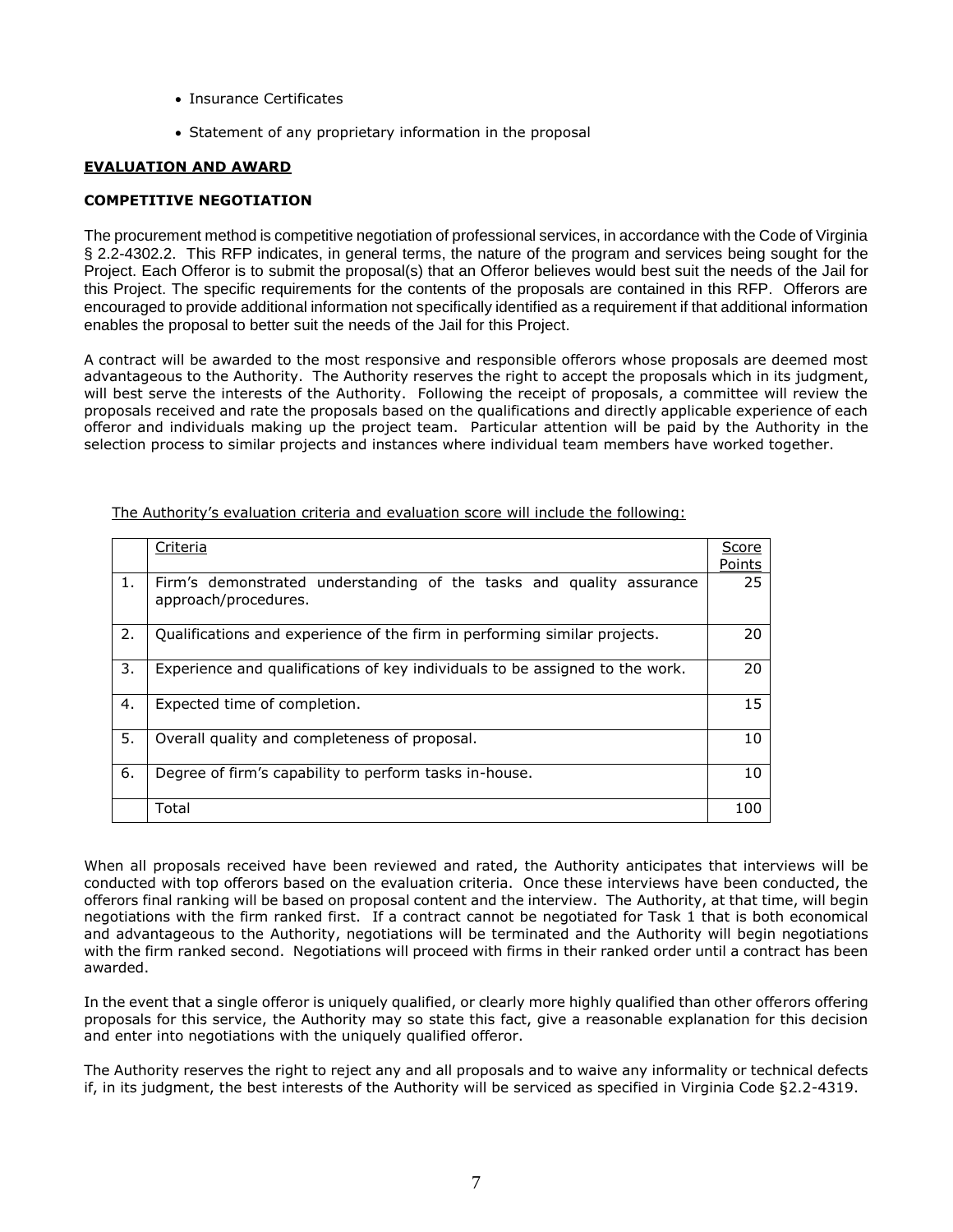The Authority will provide public notice announcing its decision to award the contract by posting the Notice of Intent to Award on the Authority website, Virginia's eProcurement portal, and by emailing the notices to all offerors submitting a proposal.

#### **PRE-PROPOSAL CONFERENCE**

At this time, it is believed that a formal pre-proposal conference is not required. You may visit Middle River Regional Jail during normal operating hours.

Should there be questions, please contact Jeanne Colvin, Director of Finance at [jcolvin@co.augusta.va.us](mailto:jcolvin@co.augusta.va.us) or (540) 245-5420- ext. 1162, or cell phone 540-290-4051.

#### **GENERAL TERMS AND CONDITIONS**

**PRECEDENCE OF TERMS:** In the event there is a conflict between the general terms and conditions and any special terms and conditions which may be included in this solicitation for use in a particular procurement, the special terms and conditions shall apply.

**CLARIFICATION OF TERMS**: If any prospective offeror has questions about the specifications or other solicitation documents, the prospective offeror should contact the contact person whose name appears on the face of this Request for Proposal, no later than five (5) days before the due date. Any revisions to the solicitation will be made only by addendum issued by the Jail Authority.

**PAYMENT TERMS**: Payments will be made upon completion of the project, unless otherwise negotiated with the successful offeror and agreed to by the Authority.

**QUALIFICATIONS OF OFFERORS**: The Authority may make such reasonable investigations as deemed proper and necessary to determine the ability of the offeror to perform the work, and the offeror shall furnish to the Authority all such information and data for this purpose as may be requested. The Authority reserves the right to inspect offeror's physical facilities prior to award to satisfy questions regarding the offeror's capabilities. The Authority further reserves the right to reject any proposal if the evidence submitted by, or investigations of, such offeror fails to satisfy the Authority that such offeror is properly qualified to carry out the obligations of the contract and to complete the work or furnish the item(s) contemplated therein.

**ASSIGNMENT OF CONTRACT**: A contract shall not be assignable by the offeror in whole or in part without the written consent of the Authority.

#### **INSURANCE:**

By signing and submitting a proposal under this solicitation, the offeror certifies that if awarded the contract, it will have the following insurance coverages and limits at the time the contract is awarded, and the offeror further certifies that the offeror and any subcontractors will maintain these insurance coverages and limits during the entire term of the contract and that all insurance will be provided by insurance companies authorized to sell insurance in Virginia by the Virginia State Corporation Commission and shall be administered by a Virginia registered agent:

- 1. Workers' Compensation Statutory requirements and benefits. Coverage is compulsory for employers of three or more employees, to include the employer. Contractors who fail to notify the Jail of increases in the number of employees that change their workers' compensation requirements under the *Code of Virginia* during the course of the contract shall be in noncompliance with the contract.
- 2. Employer's Liability \$500,000.
- 3. Commercial General Liability Not less than \$1,000,000 per occurrence and \$2,000,000 in the aggregate. Commercial General Liability is to include bodily injury and property damage, personal injury and advertising injury, products and completed operations coverage. Middle River Regional Jail Authority must be named as an additional insured and so endorsed on the policy, as demonstrated to the sole satisfaction of Middle River Regional Jail Authority.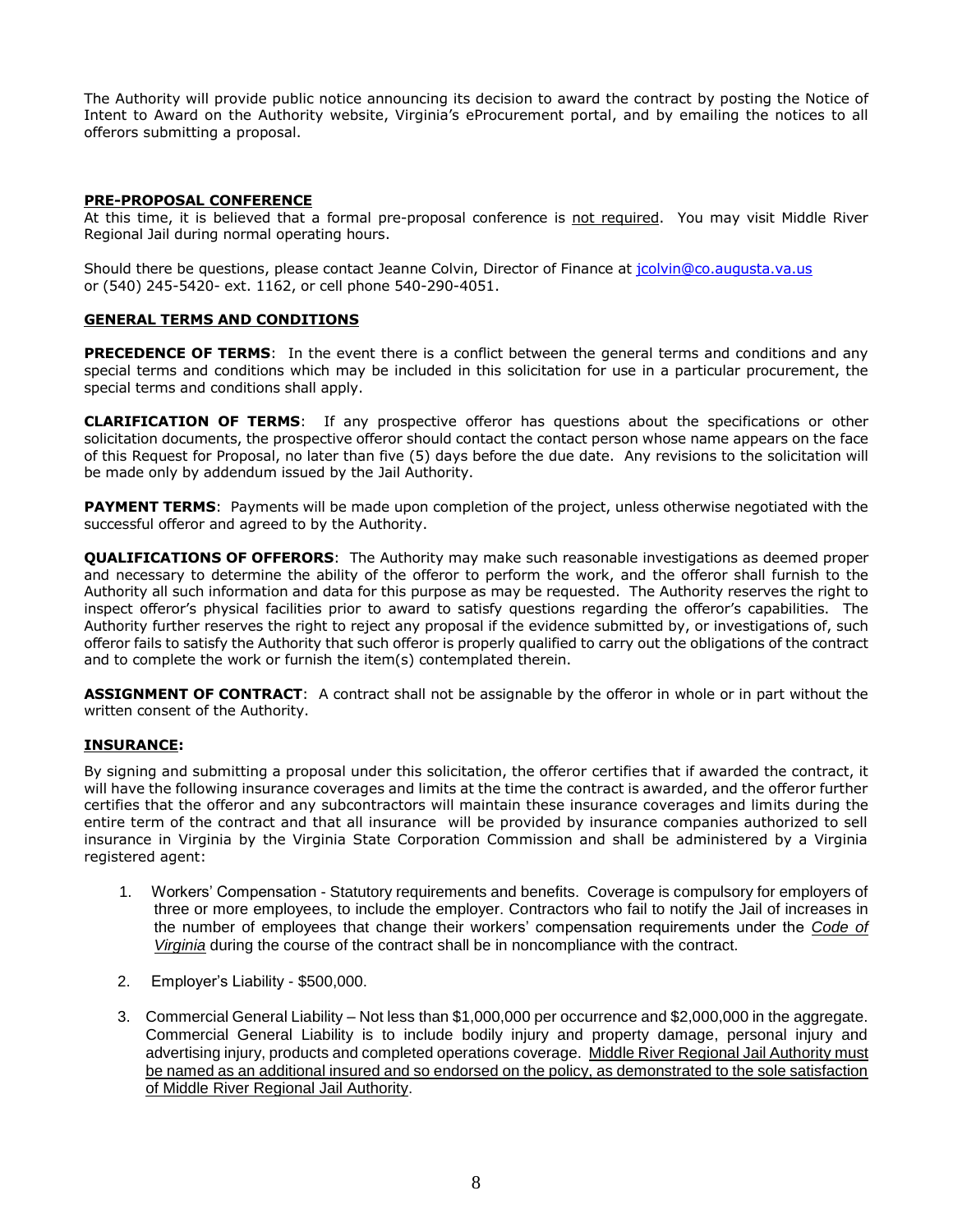- 4. Automobile Liability \$1,000,000 combined single limit. (Required only if a motor vehicle not owned by the Authority is to be used in the contract. Offeror must assure that the required coverage is maintained by the Offeror (or third-party owner of such motor vehicle.)
- 5. Professional Liability Not less than \$2,000,000 per claim and \$4,000,000 aggregate.
- 6. Excess liability insurance umbrella form of not less than \$2,000,000, or such other insurance as is satisfactory and may be approved by the Authority in its sole discretion.

Prior to the cancellation of the above described policies before the expiration date thereof, the issuing insurer shall mail 10 days' notice of the impending cancellation to the Authority.

**ETHICS IN PUBLIC CONTRACTING:** By submitting its proposal, each offeror certifies that its proposal is made without collusion or fraud, and that it has not offered or received any kickbacks or inducements from any other offeror, supplier, manufacturer or subcontractor in connection with its proposal.

**ANTI-DISCRIMINATION**: By submitting its proposal, each offeror certifies to the Authority that it will conform to the provisions of the Federal Civil Rights Act of 1964, as amended, as well as the Virginia Fair Employment Act of 1975, as amended, where applicable, and § 2.2-4311 of the Virginia Public Procurement Act, and that during the performance of this contract, such offeror agrees as follows:

- a) The offeror will not discriminate against any employee or applicant for employment because of race, religion, color, sex, national origin, age, disability, or any other basis prohibited by the state law relating to discrimination in employment, except when there is bona fide occupational qualification reasonably necessary to the normal operation of the offeror. The offeror agrees to post in conspicuous places, available to employees and applicants for employment, notices setting forth the provisions of this nondiscrimination clause.
- b) Notices, advertisements and solicitations placed by or on behalf of the offeror will state that such contractor is an equal opportunity employer.
- c) Notices, advertisements and solicitations placed in accordance with federal law, rule or regulation shall be deemed sufficient for the purpose of meeting the requirements of this section.
- d) The offeror will include the provisions of the foregoing paragraphs a, b and c in every subcontract or purchase order of over \$10,000, so that the provisions will be binding upon each subcontractor or vendor.

**DRUG-FREE WORKPLACE:** During the performance of this contract, each offeror agrees to (i) provide a drugfree workplace for the offeror's employees; (ii) post in conspicuous places, available to employees and applicants for employment, a statement notifying employees that the unlawful manufacture, sale, distribution, dispensation, possession, or use of a controlled substance or marijuana is prohibited in the offeror's workplace and specifying the actions that will be taken against employees for violation of such prohibition; (iii) state in all solicitations or advertisements for employees placed by or on behalf of the offeror that the offeror maintains a drug-free workplace; and (iv) include the provisions of the foregoing clauses in every subcontract or purchase order of over \$10,000, so that the provisions will be binding upon each subcontractor or vendor.

**PUBLIC INSPECTION OF PROCUREMENT RECORDS:** Proposals submitted shall be subject to public inspection only in accordance with Virginia Code § 2.2-4342.

**COSTS OF PROPOSAL PREPARATION:** Any costs incurred by an offeror in preparing or submitting a proposal are the offeror's responsibility. The Authority will not reimburse any offeror for any costs incurred as a result of a response to this Request for Proposal.

#### **SPECIAL TERMS AND CONDITIONS**

**OWNERSHIP OF MATERIAL**: Ownership of all data, material and documentation originated and prepared for the Authority pursuant to this Request for Proposal shall belong exclusively to the Authority and be subject to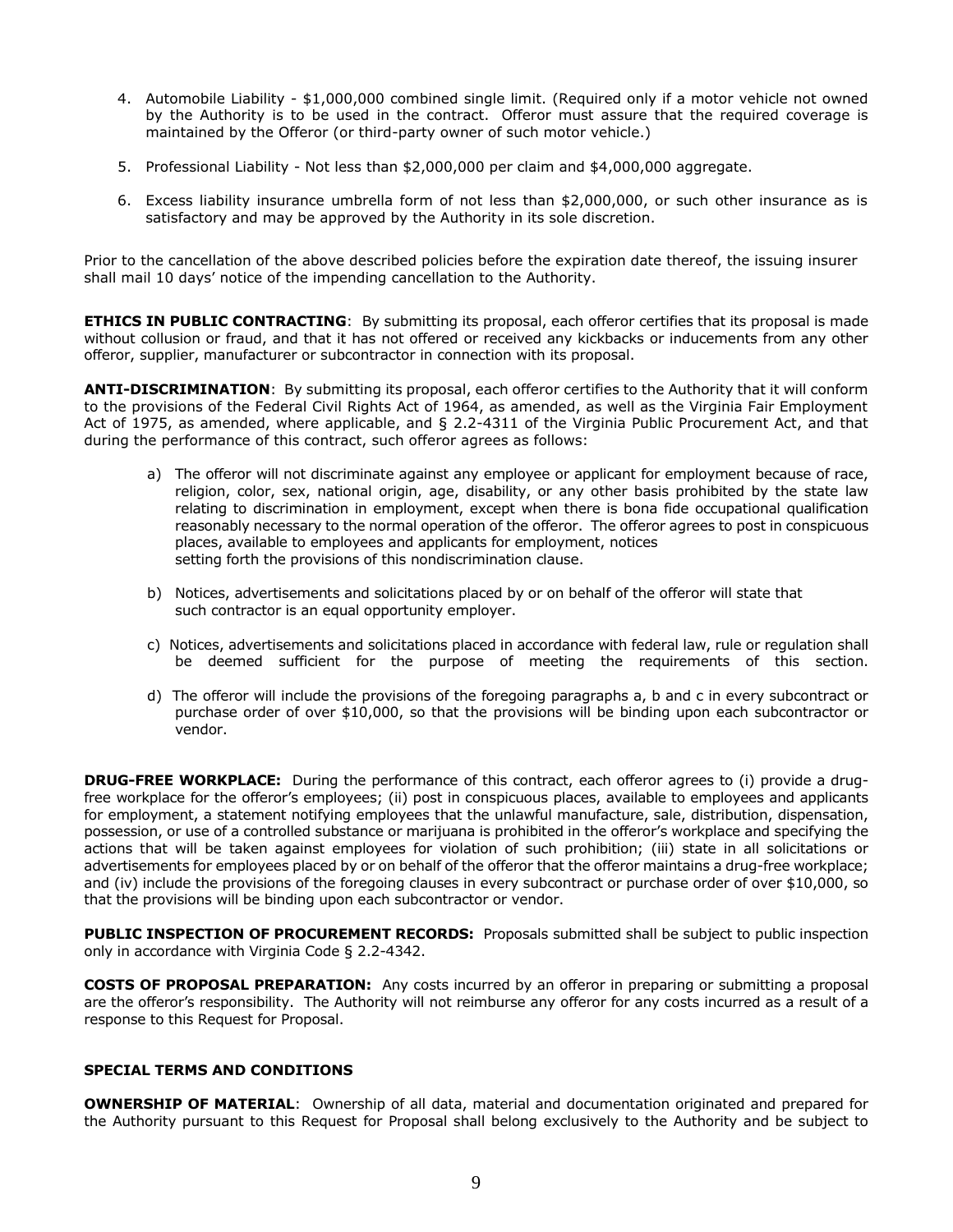public inspection in accordance with the Virginia Freedom of Information Act. Trade secrets or proprietary information submitted by an offeror shall not be subject to public disclosure under the Virginia Freedom of Information Act (Virginia Code § 2.2-3700 et seq.); however, the offeror must invoke the protection of this section prior to or upon submission of the data or other materials, and must identify the data or other materials to be protected and state the reasons why protection is necessary.

**CANCELLATION OF CONTRACT**: The Authority reserves the right to cancel and terminate any resulting contract, in part or in whole, without penalty, upon 60 days written notice to the successful offeror.

**OBLIGATION OF OFFEROR**: By submitting a proposal, each offeror covenants and agrees that it has satisfied itself, from its own investigation of the conditions to be met, that it fully understands its obligation and that it will not make any claim for, or have right to cancellation or relief from the contract because of, any misunderstanding or lack of information.

**COMPLETION:** Proposal must show number of days required to complete the project under normal conditions. Failure to state completion time obligates offeror to complete the project according to the Authority's schedule. Unrealistically short or long completion promised may cause proposal to be disregarded. Consistent failure to meet delivery promises without valid reason may cause removal from offerors list.